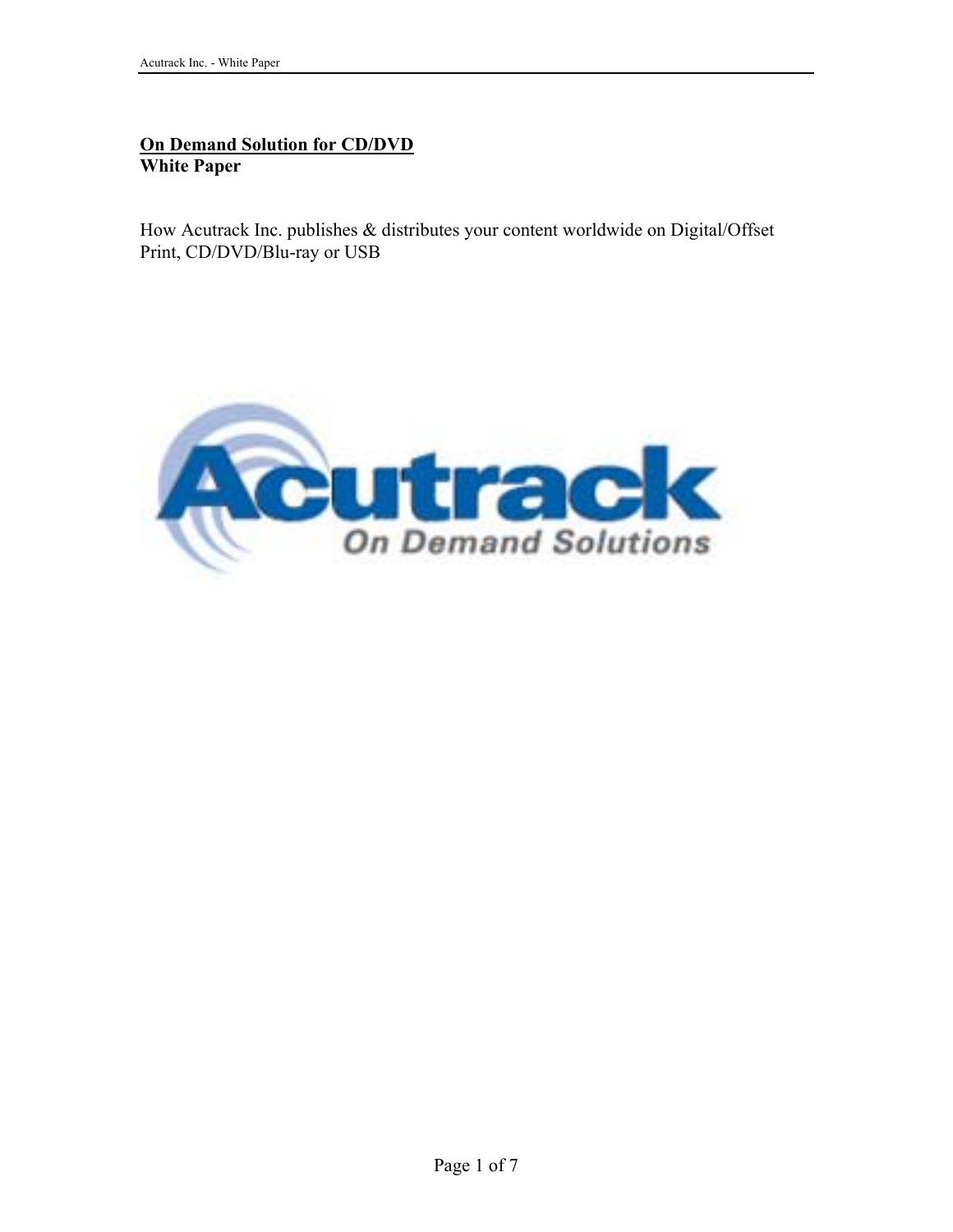#### **Introduction**

Acutrack Inc. is a California-based printing and manufacturing company that create, publish and deliver custom content on CDs, DVDs, flash drives and print media worldwide. With the modern manufacturing facilities, Acutrack Inc. is specialized in producing products on demand and is able to embed information about individual customers directly on the customers' copy, providing exciting new capabilities and enduser features.

Acutrack Inc. supports its customers in developing, manufacturing, and distributing digital and print products with state-of-art technology. With the experience of about two decades, we understand our client's unique requirements of manufacturing, assembling and fulfilment and are committed to deliver quality product.

Acutrack Inc. is a leader to create custom and scalable solutions for many reasons that we will cover in the following pages.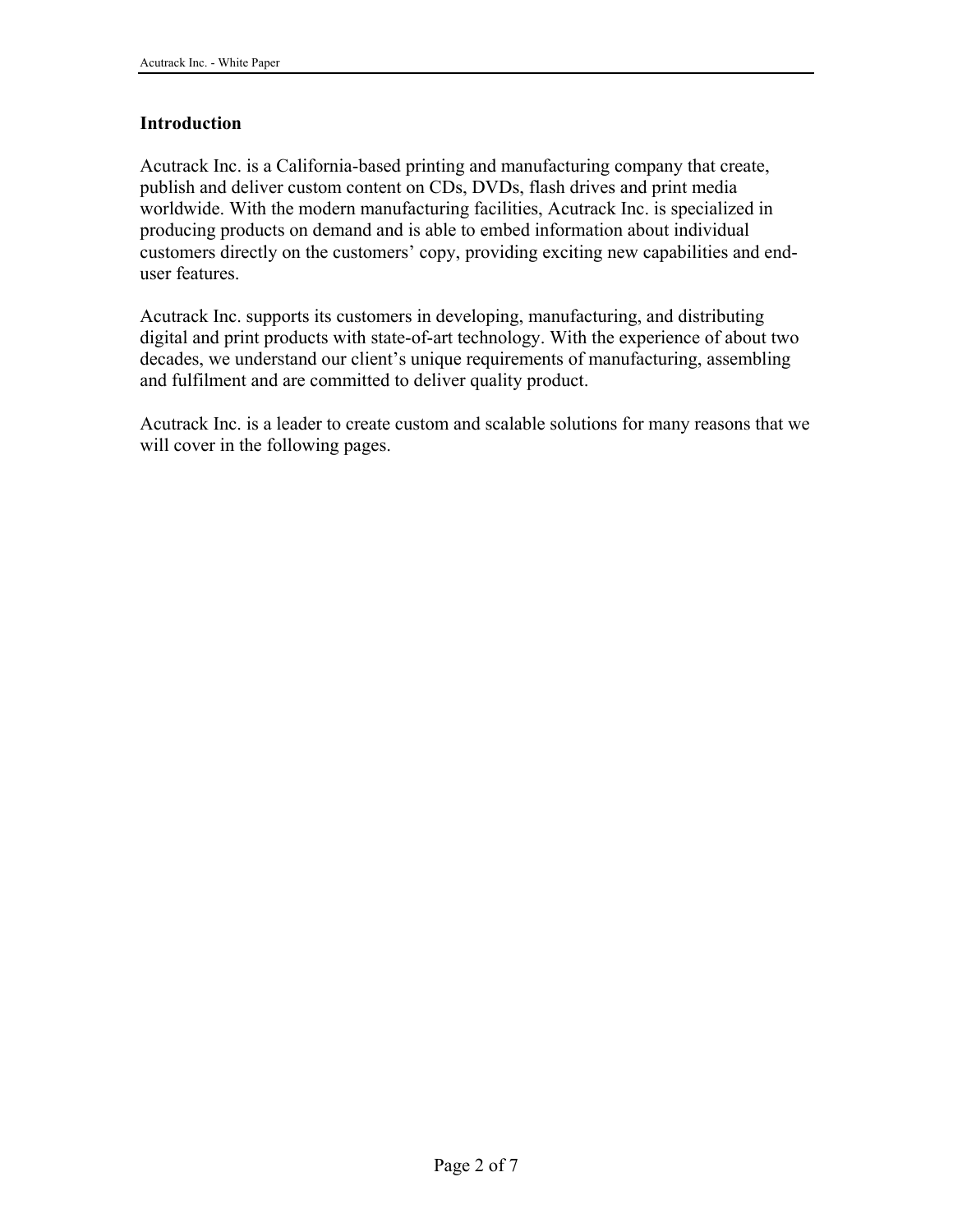## **High Level Customer Service**

One remarkable factor that differentiates Acutrack Inc. from other CD/DVD production service providers is its consultative approach with the clients and assisting them in providing solutions that meet their requirements. Our strategy to work closely with the client as its partner and not as a vendor helps us to manage the entire product life cycle with flexibility and ease.

We own the latest manufacturing technologies which help our clients take the project from an idea to a fully realized product. We also own a fully trained and on site staff, who are always ready to answer your queries and provide the support you require to get the job done.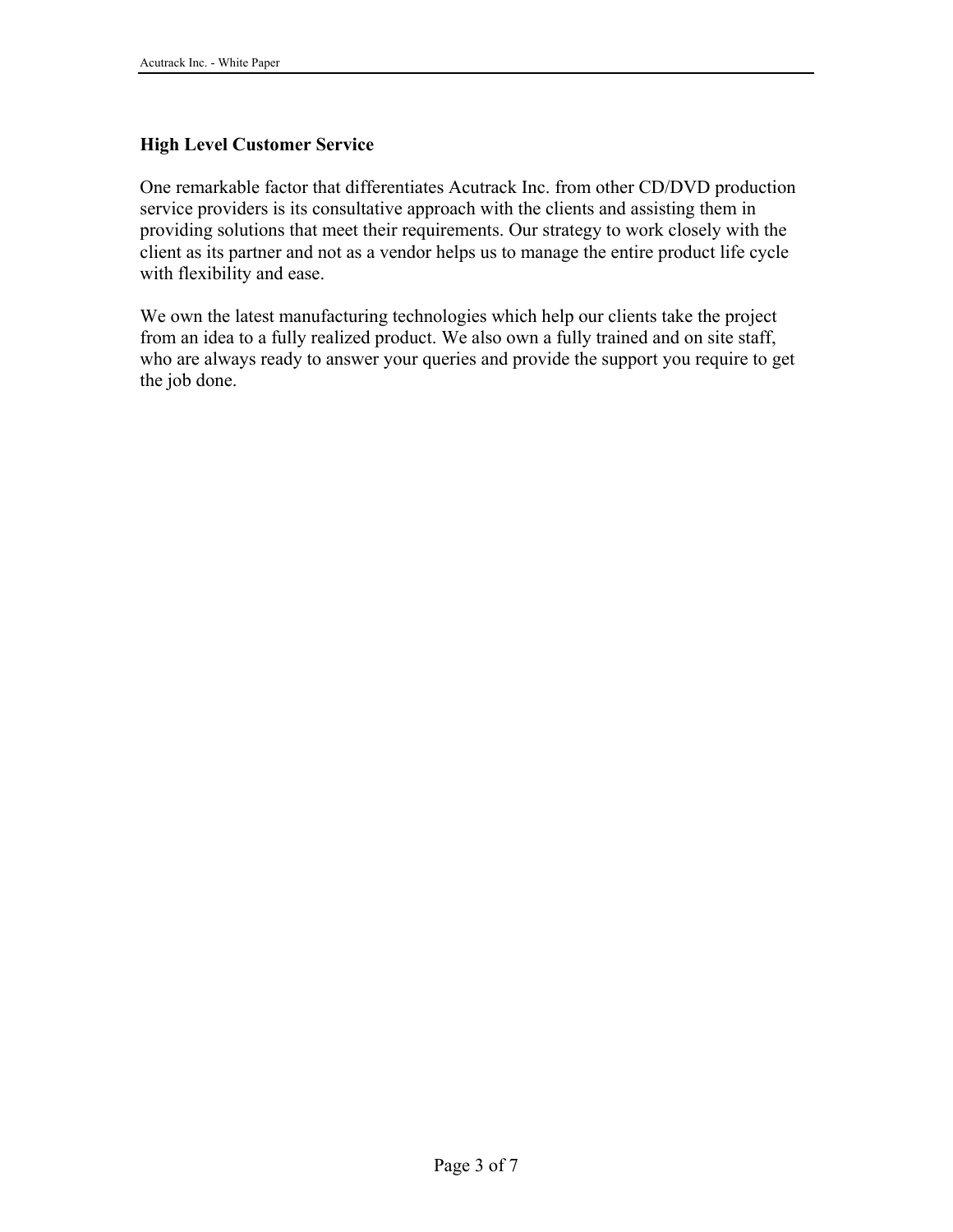## **Production Capabilities**

To meet our customer's demand Acutrack Inc.'s production capabilities include:

## *CD/DVD Replication*

In recent times, with the development of computer-aided technology, the demand for duplication and replication of CDs has increased a lot. Acutrack Inc. provides industry standard replication, and duplication of CDs, DVDs, Blu Ray Discs, USB flash drives, and flash memory cards. With high quality technology and sophisticated equipments, Acutrack Inc. is capable to complete small and large projects within time and budget.

# *Disc Printing*

Acutrack Inc.'s direct-to-disc printing solutions produce unparalleled quality results with incredible print resolution. Acutrack Inc. provides your disc with sharp and bright graphics to give it a professional sheen.

## *Variable Data Printing*

Variable-data printing (VDP) (also known as variable-information printing (VIP) or VI) is a form of on-demand printing in which elements such as text, graphics and images may be changed from one printed piece to the next, without stopping or slowing down the printing process and using information from a database or external file. Variable data printing allows you to personalize your product and target to your potential recipient. Acutrack Inc. provides world class service in variable data printing for media and paper products.

## *Digital and Offset Printing*

Offset printing uses CMYK (Process or Full Color) and Pantone spot color (PMS). This process uses ink and plates to transfer an image onto paper. It produces high quality cost effective results for long print runs

Digital printing can print both CMYK and RGB, although color shifts may occur with RGB content. Short runs of any quantity less than 1000 copies are typical for digital printing.

Acutrack Inc. can efficiently turn your digital file or any item that can be printed on media or paper into a tangible product: manuals, software box, data sheets, folders, CD and DVD jackets.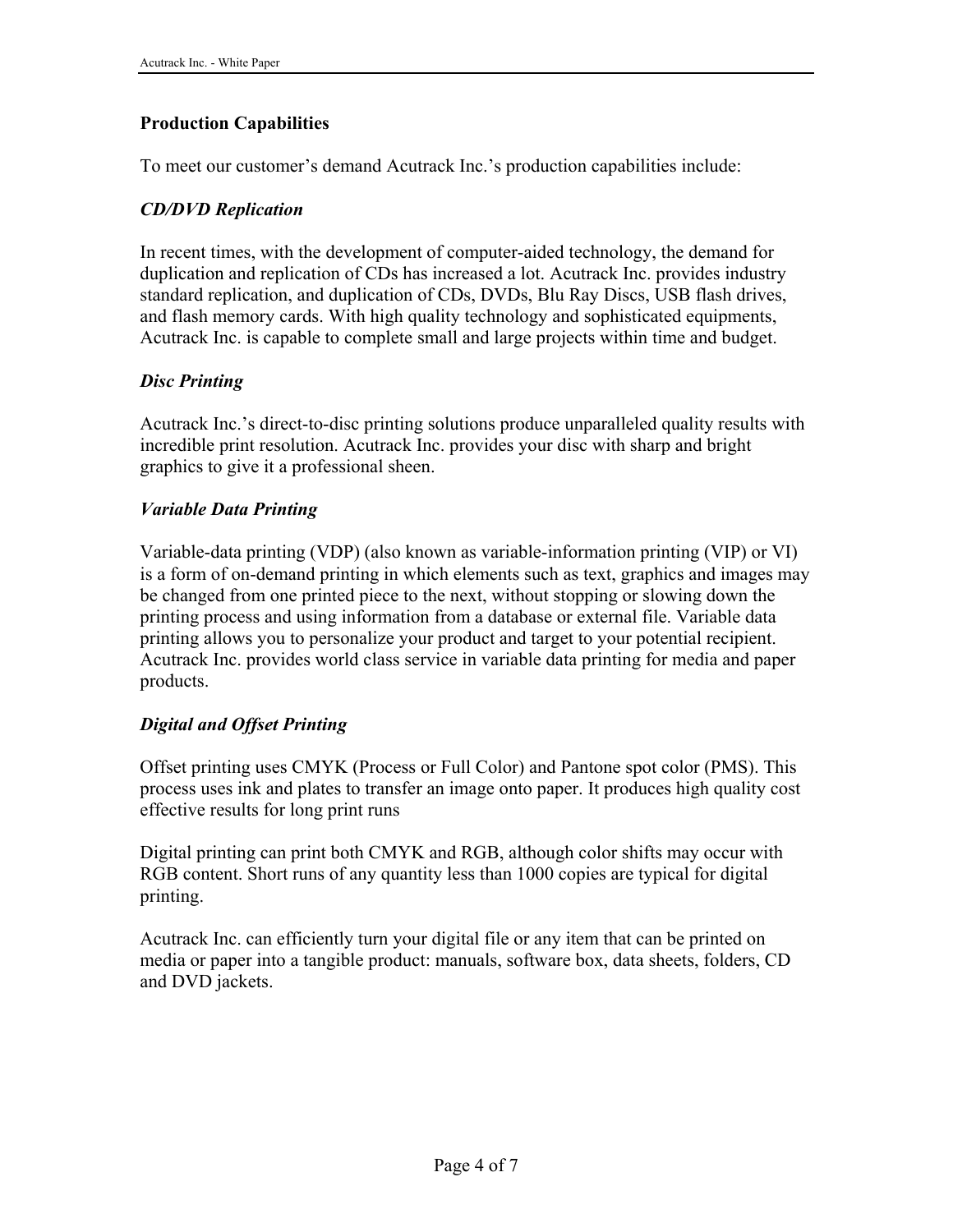## **Creative Services**

Acutrack Inc. renders Creative services which include:

#### *Graphic Design Service*

To help our customers achieve their goals, we have a team of professional graphic artists who work using the latest digital software tools. The Graphic design service helps the customers to manufacture the final product which is extremely professional with superior sound and high quality graphics.

## *PDF Workflow*

PDF workflow gives a dynamic non-static method of sharing and updating information. You can share the information by adding links to websites, or sounds, videos and forms. PDF workflow is ideal for catalogs, directories and annual reports. It allows you to create an interactive document which is easy to view and navigate. Acutrack Inc. help manage the production workflow, creating print-ready finals.

#### *Audio/Video Design and Authoring Service*

Acutrack Inc.'s authoring team can create anything that you can imagine. Our state-ofthe-art facilities include some of the latest technology in SD/HD video editing, authoring and storage. Acutrack Inc. can help you to design CD/DVD menus, add video to a project, lay in a sound track, convert raw footage into ready-to-edit formats, and even help with sub-titles and special effects.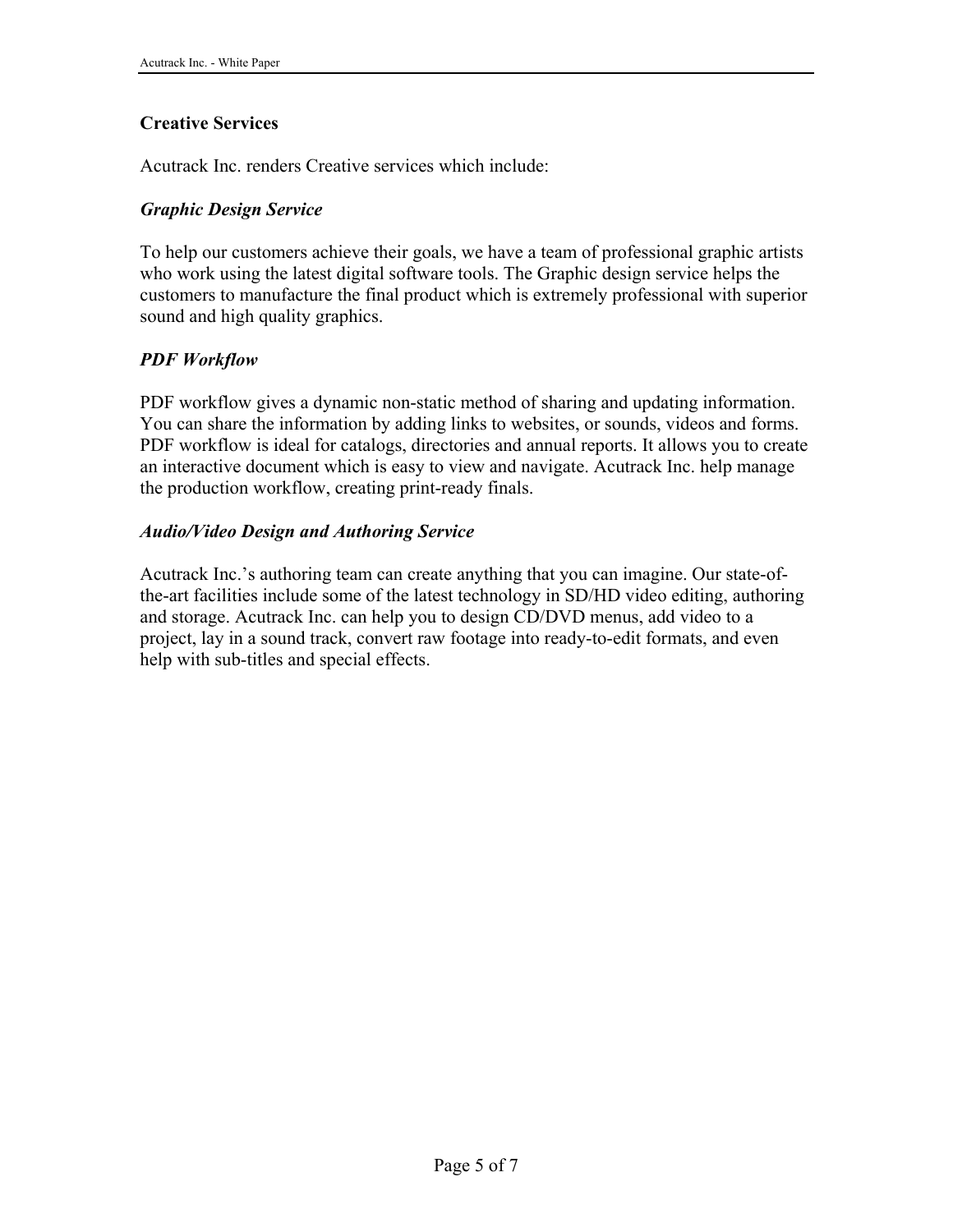### **Fulfilment Service**

Acutrack Inc. provides a complete range of services to deliver software, documentation, and content to market. We have developed a complete fulfilment solution designed to provide you with a competitive advantage and to save your time and money. Our strong alliances with e-commerce providers such as Google Checkout, Yahoo stores and Asknet can help you to sell your products over the Internet.

Acutrack Inc. serves as your full service back-office shipping operation. It manages, warehouses, packaging and ships your products to your end-users directly worldwide. We work closely with the major shipping companies including FedEx, UPS and USPS for domestic and international shipment and have warehouse facilities in Livermore, California. You can get inventory and order information in real time, as its fulfilment process is directly integrated with your shopping cart.